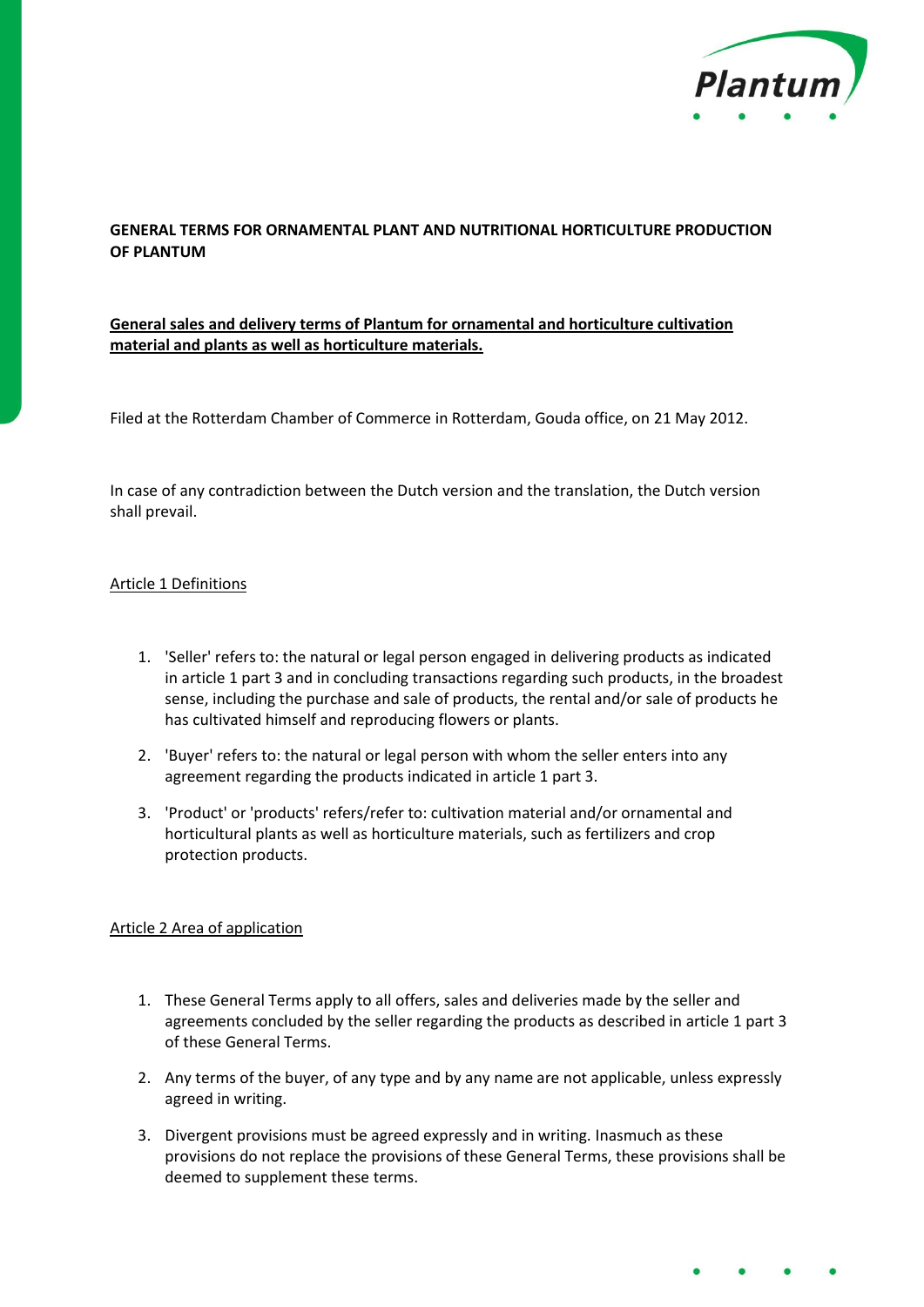

4. A copy of these General Terms will be provided to the buyer by the seller.

#### Article 3 Offers and prices

- 1. All offers are non-binding unless otherwise agreed in writing. An offer will remain valid for a maximum of 30 days.
- 2. The agreement is deemed to have been concluded by written confirmation of the offer by the buyer, unless the seller objects in writing within five days after the buyer has sent confirmation.
- 3. If an agreement is concluded by the intervention of agents, travelling sales representatives and/or other intermediaries and/or retailers, this will only bind the seller once this has been accepted by the seller in writing.
- 4. Prices are exclusive of VAT and additional expenses, including: transport charges, packaging costs, cost of quality control and/or phytosanitary inspection, import duties, government and other official levies, as well as fees under breeders' rights and any other fees, unless otherwise agreed in writing. If no price is agreed on, the seller's price in effect at the time of delivery will apply.
- 5. The seller is entitled to adjust the price, in accordance with the requirements of reasonableness and fairness, to a level to be determined by the seller, if his expenses have increased significantly since the price was set.
- 6. Unless otherwise indicated, prices are in euros  $(\epsilon)$ .
- 7. If the buyer cancels the agreement, he will immediately owe 25% of the gross sale value of the to be delivered products as a cancellation charge.
- 8. In the event that the products in question prove to be unsaleable or saleable only at a lower price as a result of said cancellation, the buyer will be liable for any price differences and other damages incurred by the seller.
- 9. Both parties are obliged to limit the possible damage due to the cancellation as much as possible.

#### Article 4 Conditions of sale

1. Orders for products for which materials have to be purchased from the buyer that is not yet fully grown at the time of purchase will be accepted by the seller subject to the normal cultivation average of good plant material with a good appearance.

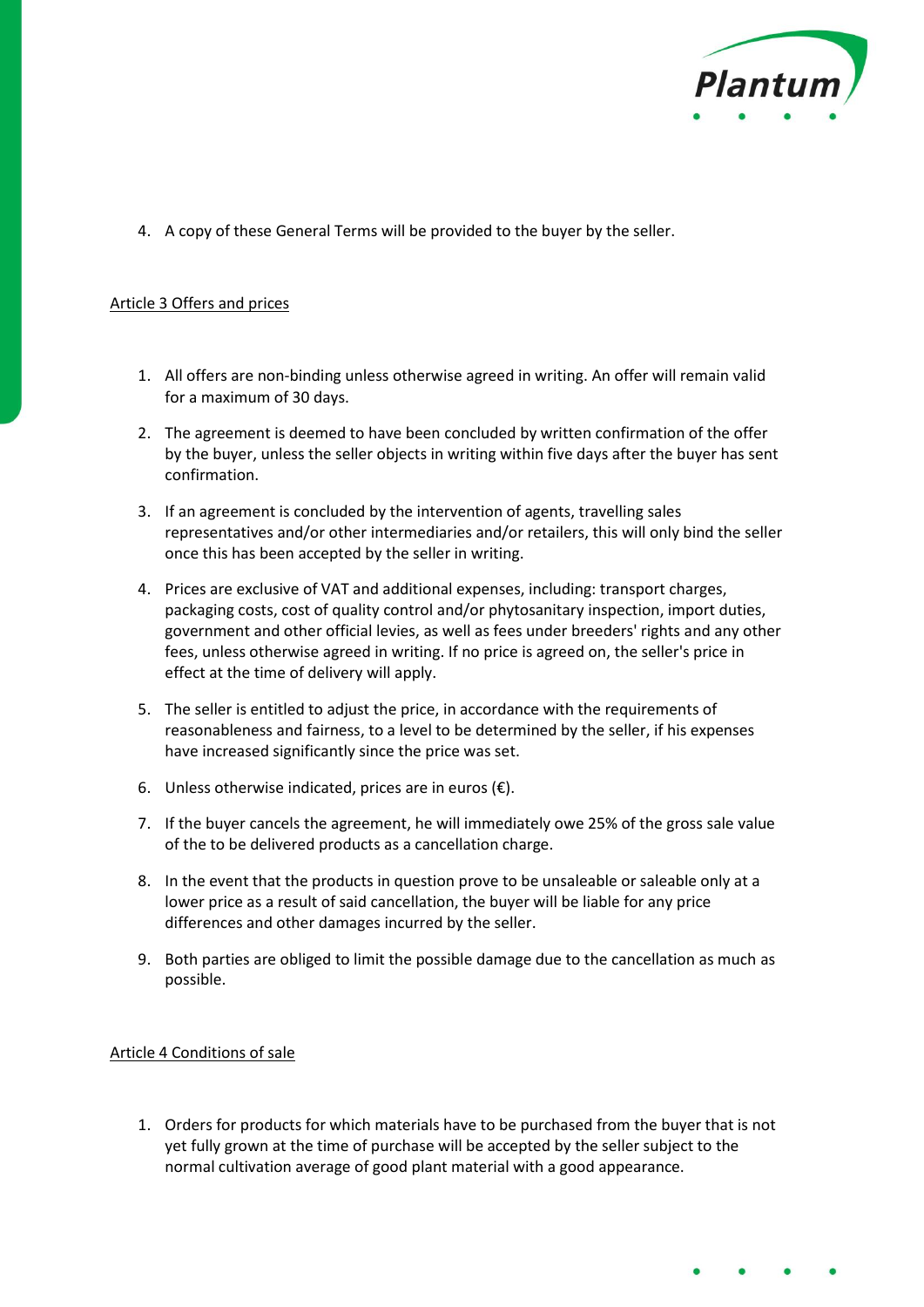

- 2. Complete or partial failure of the cultivation or harvest of products or partial spoilage during storage for any reason will release the seller from the obligation to deliver and his other obligations, unless attributable to an intentional act or gross negligence on the part of the seller.
- 3. If the delivery of a variety that has been ordered is not possible for any reason, the seller is entitled to deliver another variety, or to cancel the order. The seller shall , in consultation with the buyer, make an effort to deliver a variety that is equivalent as much as possible. This replacement delivery shall take place under the same conditions as originally agreed. If the buyer does not accept another variety, the buyer has the right to cancel the order of this variety. If the order of the undeliverable variety is part of a larger agreement, then the cancellation referred to above only pertains to the undeliverable variety and the other parts of the agreement remain in effect. If delivery of another variety has been agreed, the buyer does not have the right to receive compensation for damages or to terminate the agreement.

#### Article 5 Delivery and transport

- 1. Delivery is ex works, unless otherwise agreed. On delivery, the risk connected to the products in question, with all that is connected there to, is transferred to the buyer.
- 2. After consultation with the buyer, the seller will determine the delivery date. Delivery dates indicated are not considered deadlines. If a delivery date is agreed on, the seller will endeavour to maintain that date for delivery in as far as possible. If the seller cannot deliver on the agreed date or within the agreed period, the seller will inform the buyer about this in the timeliest manner possible. Parties will determine a new delivery date in consultation. This new delivery date will then immediately constitute the agreed delivery date.
- 3. If the buyer receives the ordered products before the agreed delivery date or period as indicated in part 2, the resulting risk is entirely for the buyer.
- 4. If the buyer receives or wishes to receive the ordered products after the agreed delivery date, the risk of any loss of quality resulting from longer storage will be entirely for the buyer.
- 5. Any extra costs due to taking earlier or later delivery of the products as referred to in part 3 or 4 of this article will be charged to the buyer.
- 6. If after a certain storage period that may be considered reasonable in view of the type of product, the buyer has not received the product and the risk of loss of quality and/or spoilage of the products leaves no other option, the order will be deemed to have been cancelled by the buyer. In that case, the buyer is obliged to pay the damage incurred by the seller as a result.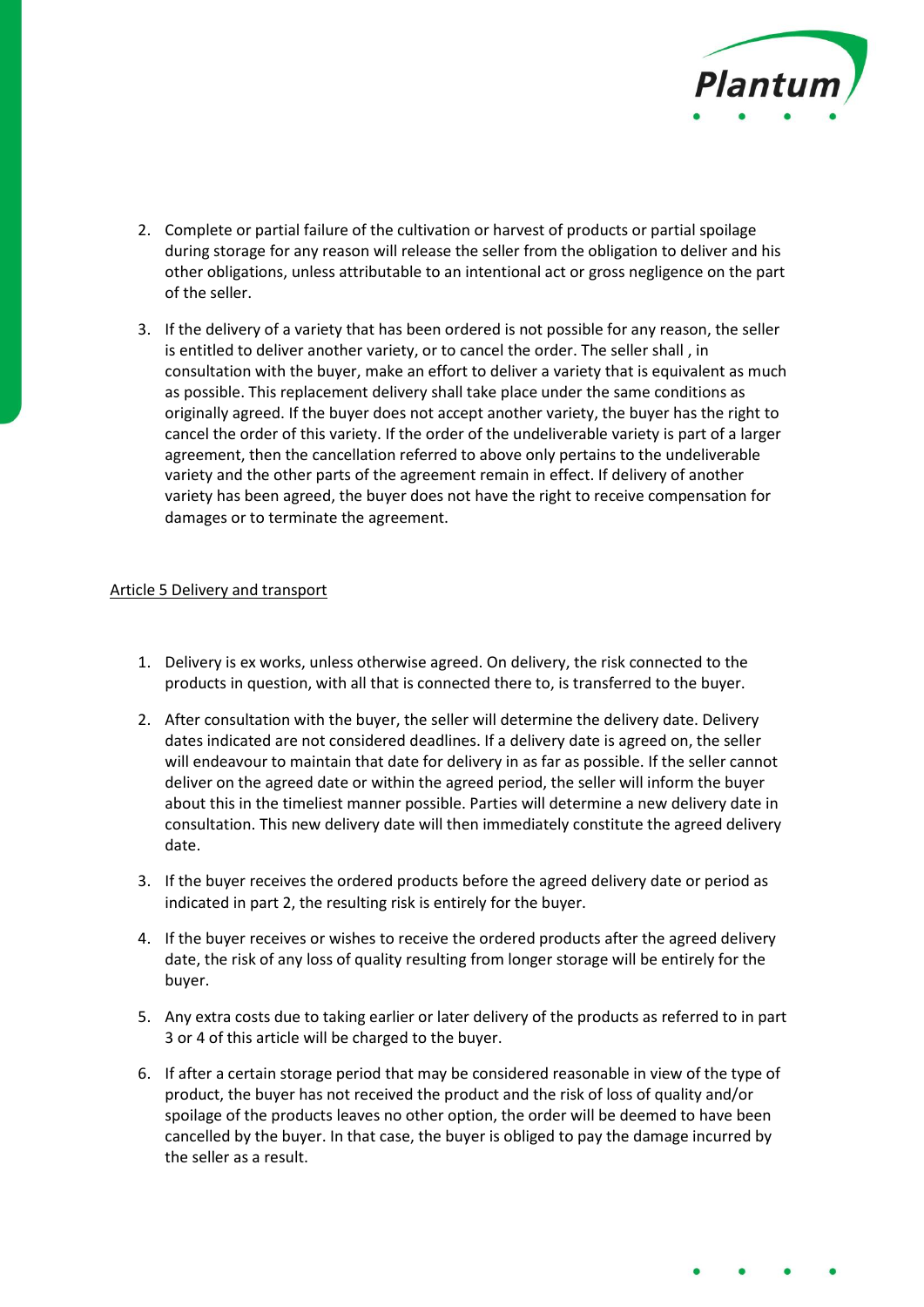

### Article 6 Packaging/carts/pallets

- 1. Single-use packaging can be charged and will not be taken back.
- 2. All packaging, except single-use packaging, remains the property of the seller.
- 3. The seller is entitled to charge the buyer an agreed user fee for reusable packaging and other durable material, which fee shall be specified separately on the invoice.
- 4. Within 30 days after delivery or immediately after planting, the buyer is obliged to return the packaging to the seller at his own expense and in good condition and under the proper hygienic conditions. If it has been agreed that the seller will collect the packaging himself, the buyer must see to it that the packaging remains in good state and under the proper hygienic conditions and store it so that the seller can collect it in a normal manner.
- 5. The buyer may not continue to use or allow third parties to use the packaging.
- 6. If carts, rolling containers or reusable pallets have been delivered with the products, then the buyer must return identical carts, rolling containers or reusable pallets with the same manner of registration (such as chip or label) within one week, unless agreed otherwise. The buyer may not keep these for his own use or allow third parties to make use of them.
- 7. In the event of damage or loss of reusable packaging, carts, rolling containers, pallets, etc., the buyer is obliged to repay the repair or replacement costs to the seller and also repay any extra rent as a result of late return.

#### Article 7 Payment

- 1. The seller is entitled to request an advance of 50% on the invoice amount from the buyer.
- 2. Payment must occur within thirty days after the invoice date, unless otherwise agreed.
- 3. The buyer is not entitled to reduce the purchase price by any counter-claim he may make.
- 4. The buyer is not entitled to suspend the fulfilment of his payment obligation in the event of a complaint submitted by him to the seller regarding the products delivered, unless the seller expressly agrees with the suspension in exchange for a guarantee.
- 5. All payments will be made at the offices of the seller or by deposit or transfer into a bank account to be indicated by the seller.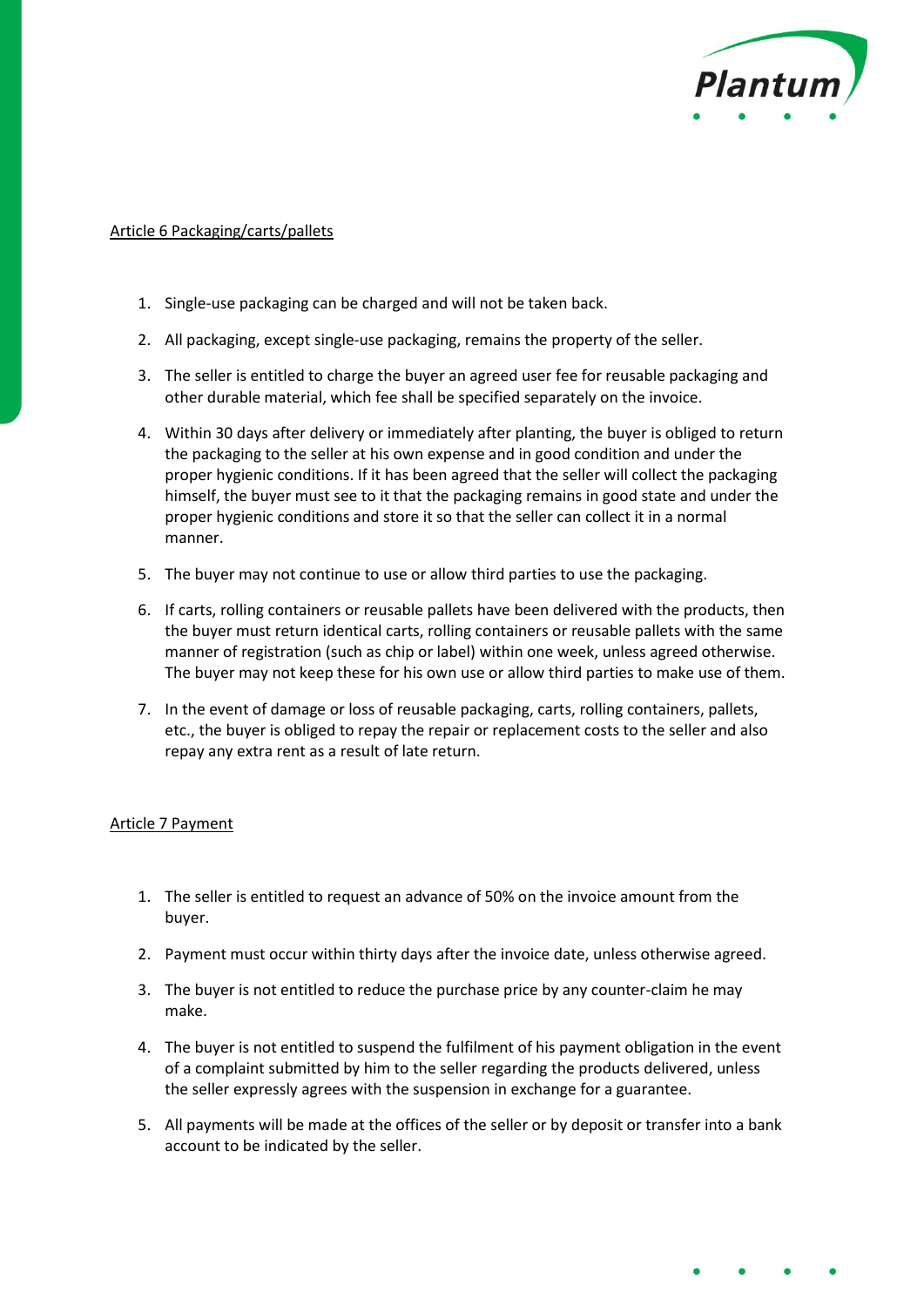

- 6. Payment must be made in euros  $(\epsilon)$  unless otherwise indicated on the invoice. In the lastmentioned case, the seller is entitled to charge exchange rate differences to the buyer.
- 7. If the buyer does not fulfil his payment obligation, mentioned in part 2 of this article, in time, he will be deemed to be in default by operation of law. The seller will then be entitled to charge interest at 1% monthly as from the date that the buyer is in default of fulfilling the payment obligation indicated in part 2, with a partial month being counted as a whole month. In the event of the buyer's default, the seller shall also be entitled to charge the exchange rate loss suffered as a result of that.
- 8. If the buyer is in default or otherwise falls short in fulfilling any of his obligations, all reasonable costs to obtain satisfaction, both legal and extra-legal, will be at his expense.
- 9. The seller reserves the right to not carry out, or no longer carry out, orders or agreements if previous deliveries have not been paid for by the buyer or the buyer has not fulfilled or is at risk of not fulfilling his obligations to the seller. The buyer is required to pay the damage suffered by the seller due to this. The seller is not responsible for any damage to the buyer as a result of not carrying out orders.
- 10. The buyer located in a different EU Member State than the Netherlands will inform the seller in writing of his correct VAT identification number. Furthermore, the buyer shall provide all necessary information and documents that the seller requires as proof that the products have been delivered in a different EU Member State than the Netherlands. The buyer will indemnify the seller for all claims resulting from and all negative consequences of the buyer not or not entirely complying with the provisions in this article. The seller reserves the right to increase the price payable by the buyer with the VAT rate that would apply to the delivery in question in the event of delivery within the Netherlands.

#### Article 8 Force majeure

- 1. Force majeure refers to any circumstance outside the direct sphere of influence of the seller, as a result of which fulfilment of the agreement can no longer reasonably be expected. This may include strikes, fire, extreme weather conditions or government measures and diseases and plagues on the one hand or faults in the materials supplied to the seller on the other hand.
- 2. If the seller cannot fulfil its obligations because of force majeure, the seller must inform the buyer of the circumstances in writing as soon as possible.
- 3. In the event of force majeure, the parties will agree a change to the agreement or complete or partial dissolution of the agreement.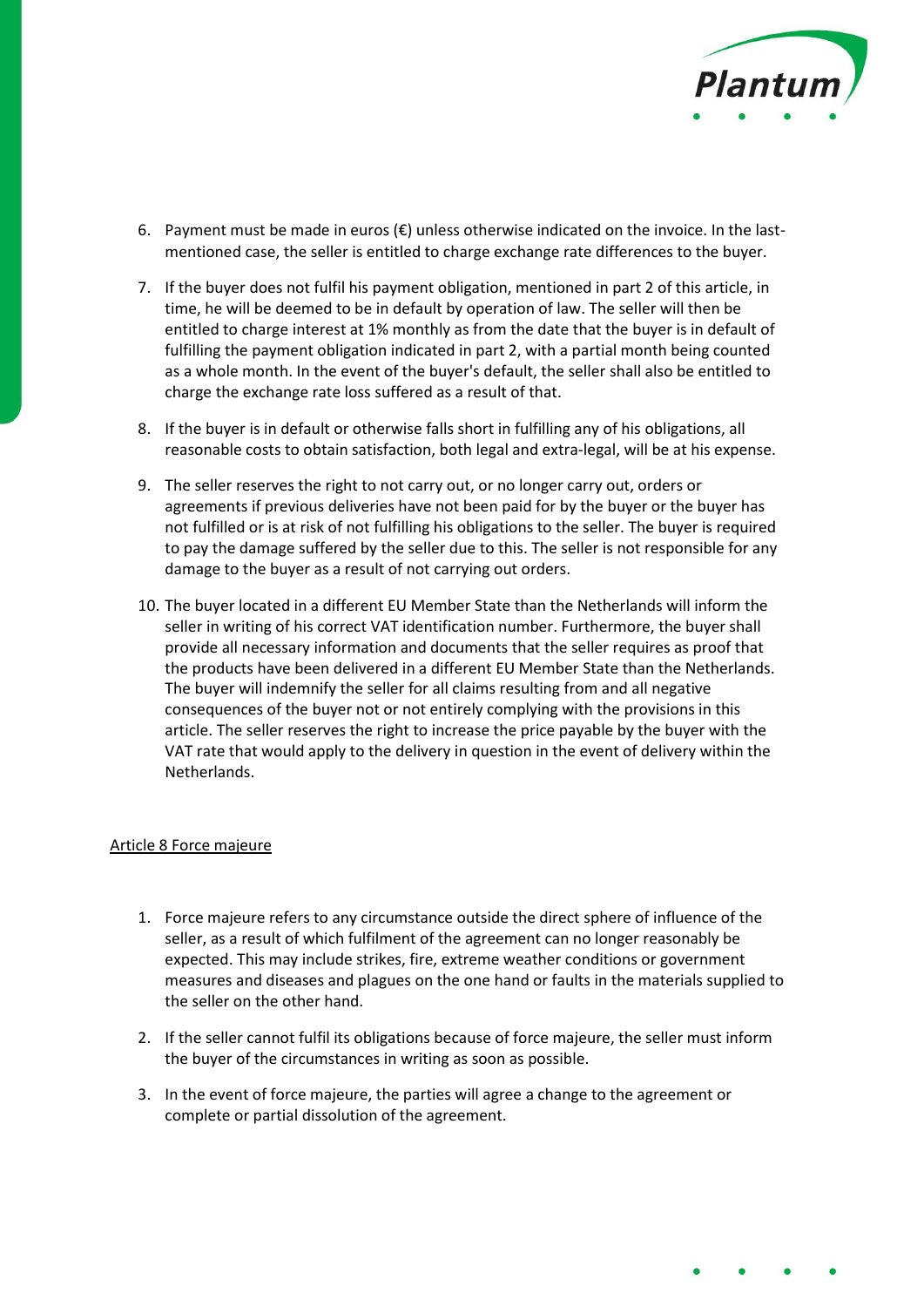

4. If the parties cannot agree on a change or dissolution within 10 days after the written notice of the circumstances in question, either of the parties may then apply to the court which is deemed competent by virtue of article 14.

## Article 9 Unforeseen circumstances

- 1. In the event of unforeseen circumstances on the part of one of the parties that are so serious that, in view of the requirements of reasonableness and fairness, the other party may not expect that the concluded agreement will remain in effect unchanged, the one party will inform the other party about the unforeseen circumstances in writing and the parties will consult about a change of the agreement or about the complete or partial dissolution of the agreement.
- 2. If the parties cannot agree on a change or dissolution within 10 days after the written notice of the circumstances in question, either of the parties may apply to the court deemed competent by virtue of article 14.

#### Article 10 Guarantees and complaints

- 1. The seller guarantees that the products that are to be delivered on the basis of the order will comply with the requirements set out in the applicable regulations of Dutch testing authorities in effect at the time of concluding the agreement.
- 2. The seller does not guarantee the trueness to variety of the products that are generally known to branch back.
- 3. The seller does not guarantee the growth and blossoming of the products delivered.
- 4. The buyer will at all times be provided with all requested cultivation information to the best of the seller's knowledge and abilities, by or on behalf of the seller, but without any liability on behalf of the seller.
- 5. The seller registers the crop protection products that he uses in his own records. Copies of this registration will be made available to the buyer upon request.
- 6. Complaints regarding visible defects, including those regarding the quantity, size or weight of the products delivered, must be indicated to the seller within two days after delivery and the seller must be informed in writing within eight days.
- 7. Complaints regarding non-visible defects must be indicated to the seller immediately after detection (within two days at the latest) and the seller must be informed in writing within eight days.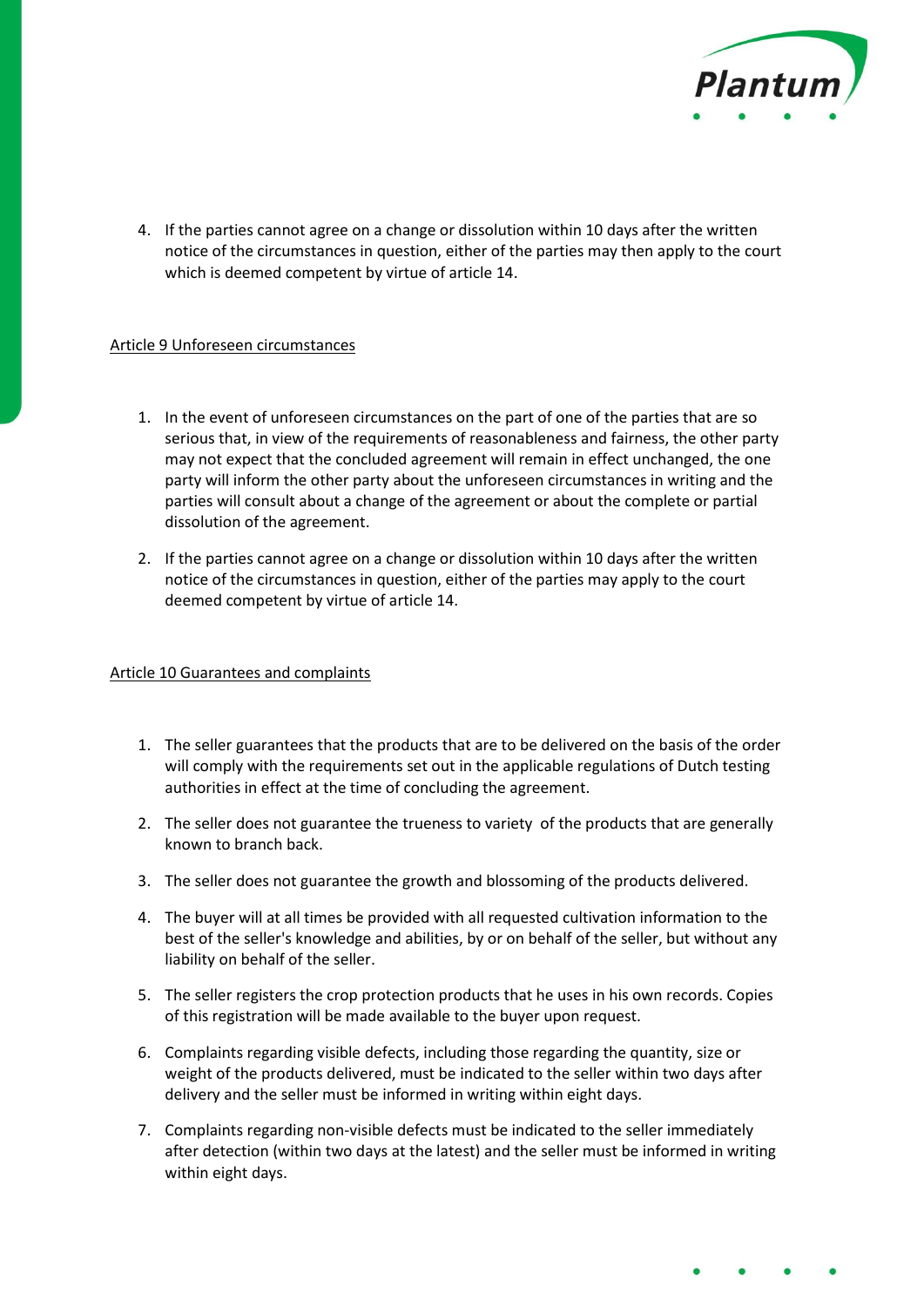

- 8. Complaints must also be indicated to the seller at such a time that the seller can check the product.
- 9. A complaint must at least include:
	- a. A detailed and accurate description of the defect;
	- b. The storage location of the product to which the complaint refers;
	- c. A specification of facts on the basis of which it can be determined that the products delivered by the seller and those rejected by the buyer are the same.
- 10. When the products delivered are rejected by the buyer under the terms of this article and the buyer and the seller do not immediately agree on an amicable settlement, the buyer must then appeal to an independent, officially accredited expert who will compile an expertise report. The costs of the expertise report will be for the seller if the rejection is justified and for the buyer if it is not justified. In any case, the buyer shall advance the costs in question.
- 11. Complaints regarding a portion of the products delivered cannot give rise to rejection by the buyer of the entire delivery.
- 12. The buyer is obliged to check the delivered quantity of the shipment delivered, or have this checked, on receipt and to report a deviation of the quantity to the seller in accordance with part 6 of this article.
- 13. Expressing a complaint does not suspend the buyer's obligation to pay, regardless of any justification of a complaint.

#### Article 11 Liability

- 1. The seller accepts no liability whatsoever, unless in one of the cases specified in this article. In such a case, the liability of the seller will be limited to no more than the amount of the invoice. In no event whatsoever, shall the seller be liable for any form of consequential damage, loss of turnover or loss of profit.
- 2. The seller is not liable for damages due to force majeure as indicated in article 8 part 1.
- 3. All liability regarding non-timely delivery by the seller is hereby excluded, unless the agreed delivery date referred to in article 5 part 2 is exceeded by more than seven days. If the delivery date is exceeded by more than seven days, the seller must be given written notice of default, whereby the buyer must set a reasonable period for the seller to fulfil his obligations as yet.
- 4. Compensation in the event of a complaint can only take place if the complaint, submitted in accordance with article 10, proves to be justified and provided that there is culpability

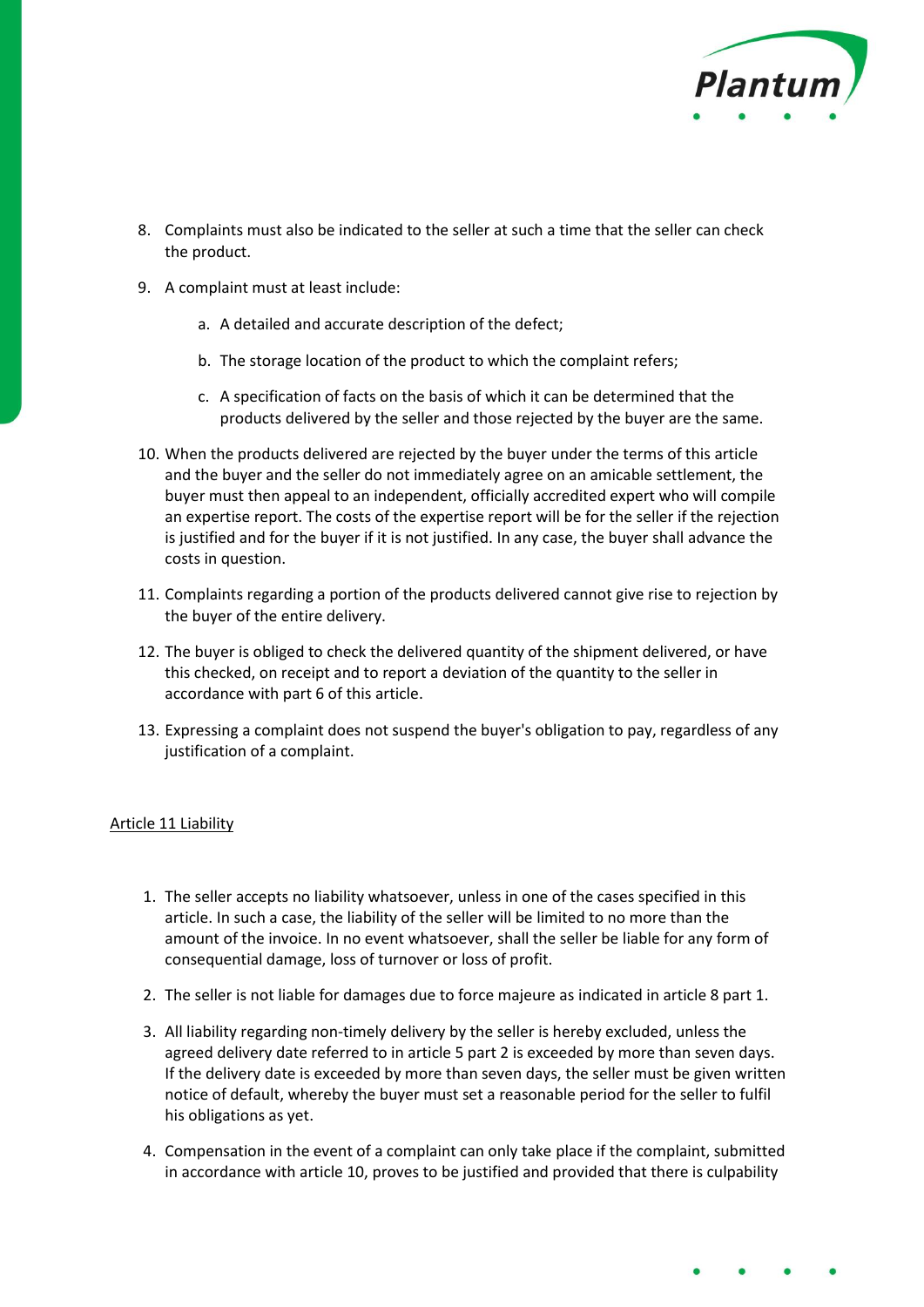

or conscious negligence on the part of the seller. Moreover, the compensation shall be limited to the part of the delivered goods to which the complaint pertains.

- 5. In the event of a partial failure of the cultivation at the buyer as a result of the delivered products, then, if the seller is required to pay compensation for damages by virtue of part 4 of this article, the compensation of damages payable by the seller shall not exceed the percentage of the invoice value that equals the portion of the cultivation that failed at the buyer. If, when the damage is reported, the seller and the buyer jointly determine or a third party determines the percentage of deviating, diseased or weak plants, this percentage will determine the seller's maximum liability.
- 6. The buyer may not deduct damage compensation from any outstanding amounts payable to the seller and damage compensation does not entitle the buyer not to pay the invoice amount or not to pay this timely.
- 7. Both parties are obliged to ensure that any damage is limited as much as possible.
- 8. Each possible claim regarding compensation for damages pursuant to these General Terms expires, if and as soon as one year has passed since the delivery of the products in question when the claim has not been submitted to the seller in writing.

#### Article 12 Transfer of ownership, retention of ownership and surety

- 1. Except for the terms of part 2 of this article, ownership of the products is transferred to the buyer at the time of delivery under article 5 of these General Terms.
- 2. All delivered and to be delivered products, and the products arising therefrom, irrespective in which stage of the cultivation process, remain the sole property of the seller, until all claims that the seller has or acquires vis-à-vis the buyer, including in any case the claims specified in Book 3, Section 92, Subsection 2 of the Dutch Civil Code have been paid in full.
- 3. As long as the ownership of the products has not been transferred to the buyer, the buyer may not pledge the products or grant any other right to these products to third parties, except within the context of his normal business operations. The buyer undertakes upon the seller's first request to cooperate in establishing a pledge right on the receivables that the buyer acquires or shall acquire following the delivery of the products to his customers.
- 4. The buyer is obliged to store the products that have been delivered subject to retention of title with the necessary care and in such a manner that the products can be identified by the seller.
- 5. The seller is entitled to repossess the products delivered subject to retention of title and that are still located at the buyer if the buyer is in default with regard to the fulfilment of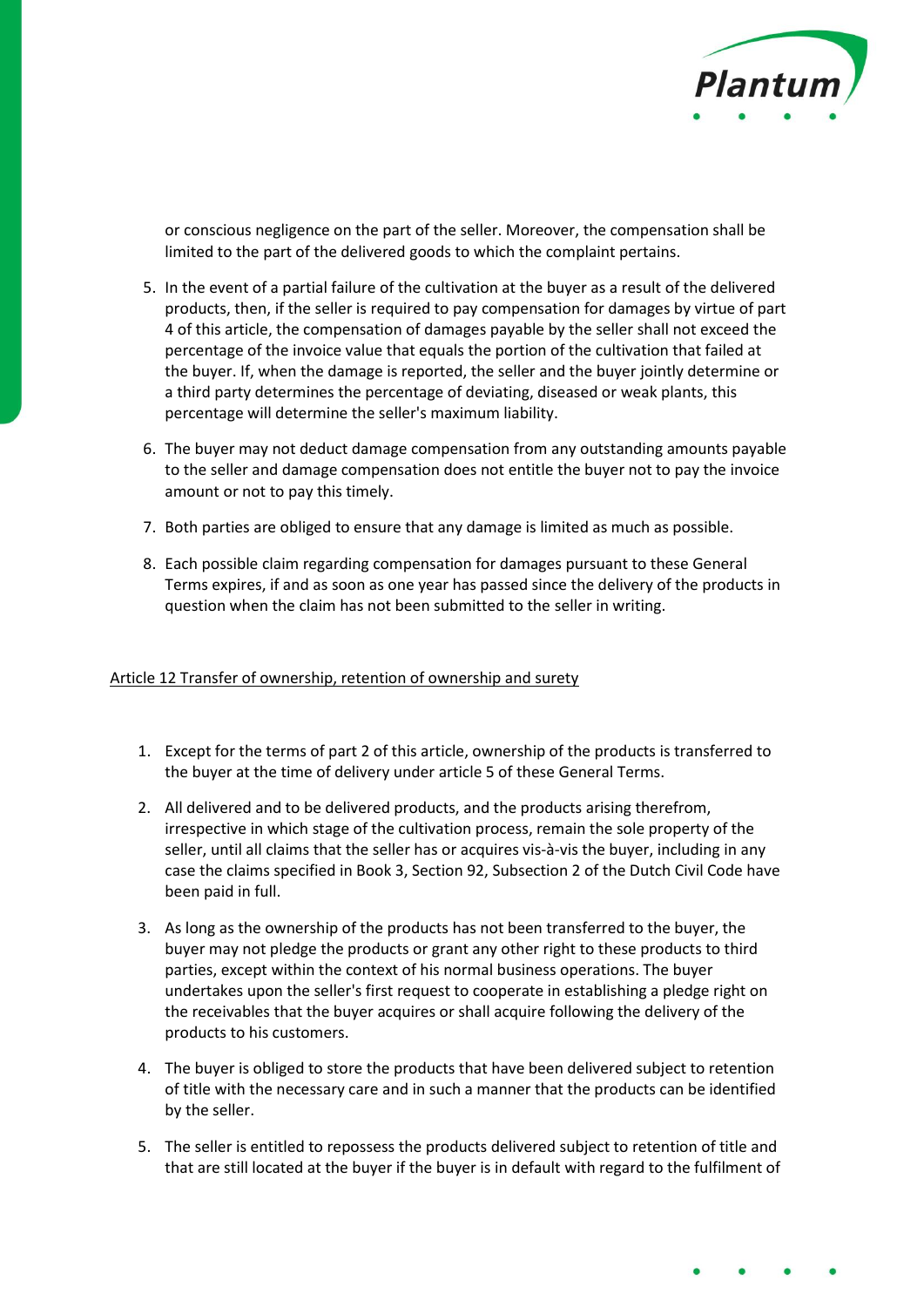

his payment obligations or is experiencing payment difficulties or threatens to experience payment difficulties. The buyer shall grant the seller free access to his premises and/or buildings for the inspection of the products and/or in order to exercise the seller's rights.

6. If there is any doubt in the mind of the seller regarding the ability of the buyer to pay, the seller will be entitled to defer performances until the buyer has provided surety for the payment. If the buyer has not provided surety for the payment within fourteen days after being ordered to do so, the seller is entitled to terminate the agreement by cancellation. In this case, the buyer will be liable for the expenses incurred by the seller.

#### Article 13 Protection under breeders' rights or contractual protection of varieties

- 1. The delivered products may only be used by the buyer to cultivate end products at the buyer's business premises. The end product may only be sold by the buyer under the relevant variety name and trademark if applicable.
- 2. Starting material and plant material of species protected by a breeders' right applied for or granted in the Netherlands or any other country or by a contractual transfer provision may not be used to further reproduce the variety. Furthermore, illegally reproduced starting material and plant material may not be:
	- a. treated for the purpose of reproduction,
	- b. brought into the realm of commerce,
	- c. traded further,
	- d. exported,
	- e. imported,

or kept in stock for one of these purposes.

- 3. The seller is entitled to access to the business premises of the buyer or lots under the buyer's control where the starting or plant material delivered by the seller is located to view and/or assess said material. The seller will inform the buyer of his arrival in a timely manner.
- 4. The buyer is obliged to provide immediate access to his business and the crops to inspection authorities carrying out inspections on behalf of the owner of a variety delivered to him. Upon request, the buyer must also provide immediate access to his records, such as invoices, that are relevant to this inspection.
- 5. If the buyer finds a mutant in the protected variety, he must immediately inform the holder of the breeders' right and/or his representative by registered letter.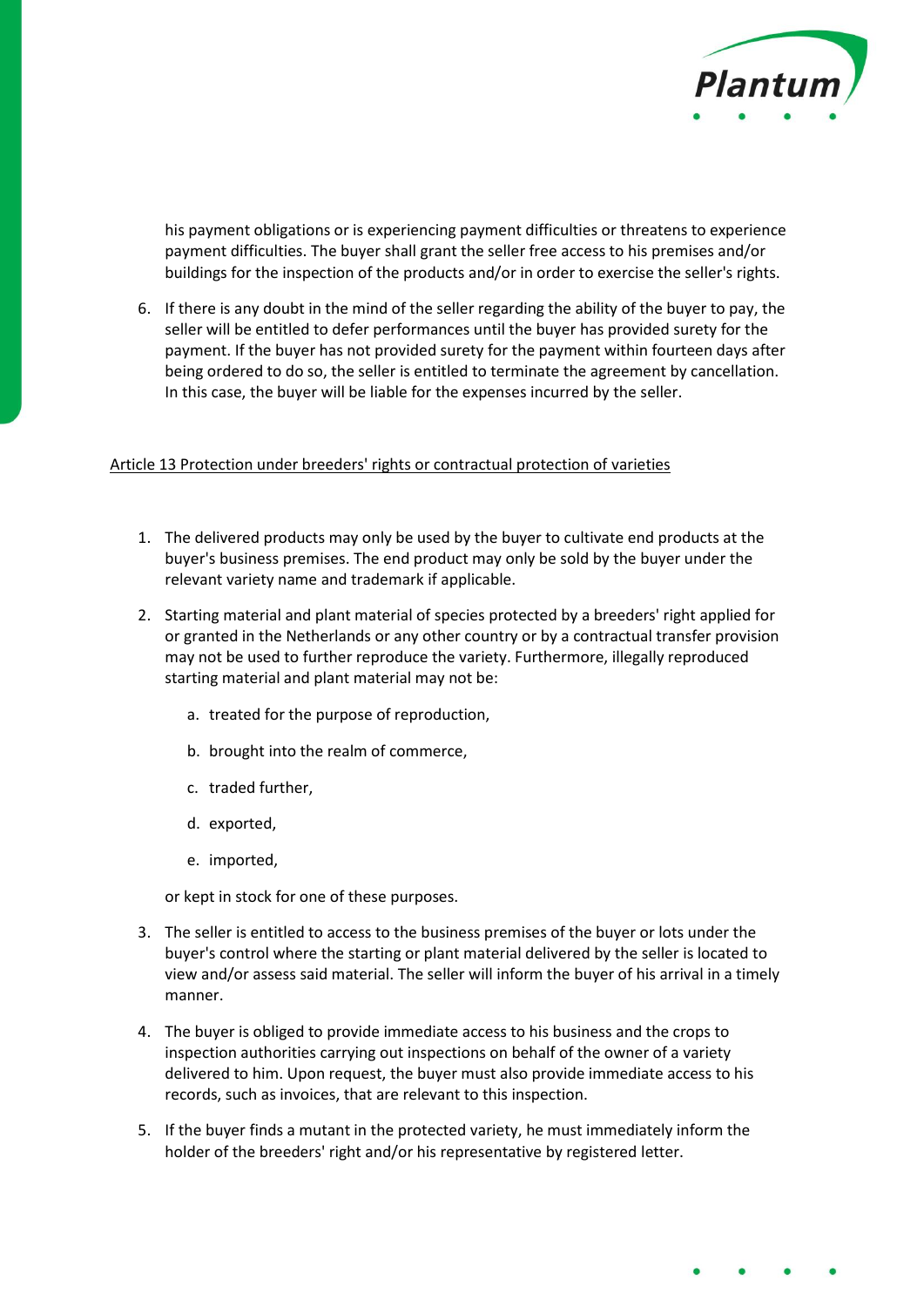

- 6. At the written request of the holder of the breeders' right and/or his representative, the buyer will provide the holder of the breeders' right and/or his representative, within two months of receiving the request, with test material of the mutant, free of charge.
- 7. The buyer is aware that the finder of a mutant, being an essentially derived variety, in the protected variety requires the permission of the holder(s) of the breeders' right regarding the 'parent variety' to exploit the mutant.
- 8. In particular, the buyer is aware that the finder of a mutant requires the permission of the holder of the breeders' right regarding the 'parent variety' to carry out the actions indicated in part 2 regarding all material of the mutant, including harvested material (therefore also flowers, plants and/or plant parts).
- 9. The buyer is obliged to provide all cooperation desired by the seller, including cooperating in collecting evidence, in the event that the seller becomes involved in proceedings regarding breeders' rights or other intellectual property rights.
- 10. The buyer grants permission to wholesalers, auctions, importers and/or exporters to provide information to the holder of the breeders' rights and/or his representative regarding the quantity of harvested product that the buyer trades of the variety of the holder of breeders' rights. In addition, the buyer grants specific permission to the auctions to provide information to the holder of the breeders' rights and/or his representative regarding the quantity of his product that is traded at the auction under the code 'other'.

#### Article 14 Dispute settlement

- 1. Dutch law applies to all agreements to which these General Terms apply in whole or in part.
- 2. All disputes (even those deemed as such by only one party) regarding or arising from the agreements concluded between the seller and the buyer, to which these General Terms apply, can be settled by the Dutch court that is competent in the area in which the seller is established. In addition, the seller is entitled at all times to summon the buyer to appear before the court which is competent by law or by virtue of the applicable international convention.

#### Article 15 Final clause

If and insomuch as any part or provision of these General Terms proves to be contrary to any compulsory provision of national or international law, it will be deemed not agreed on and these